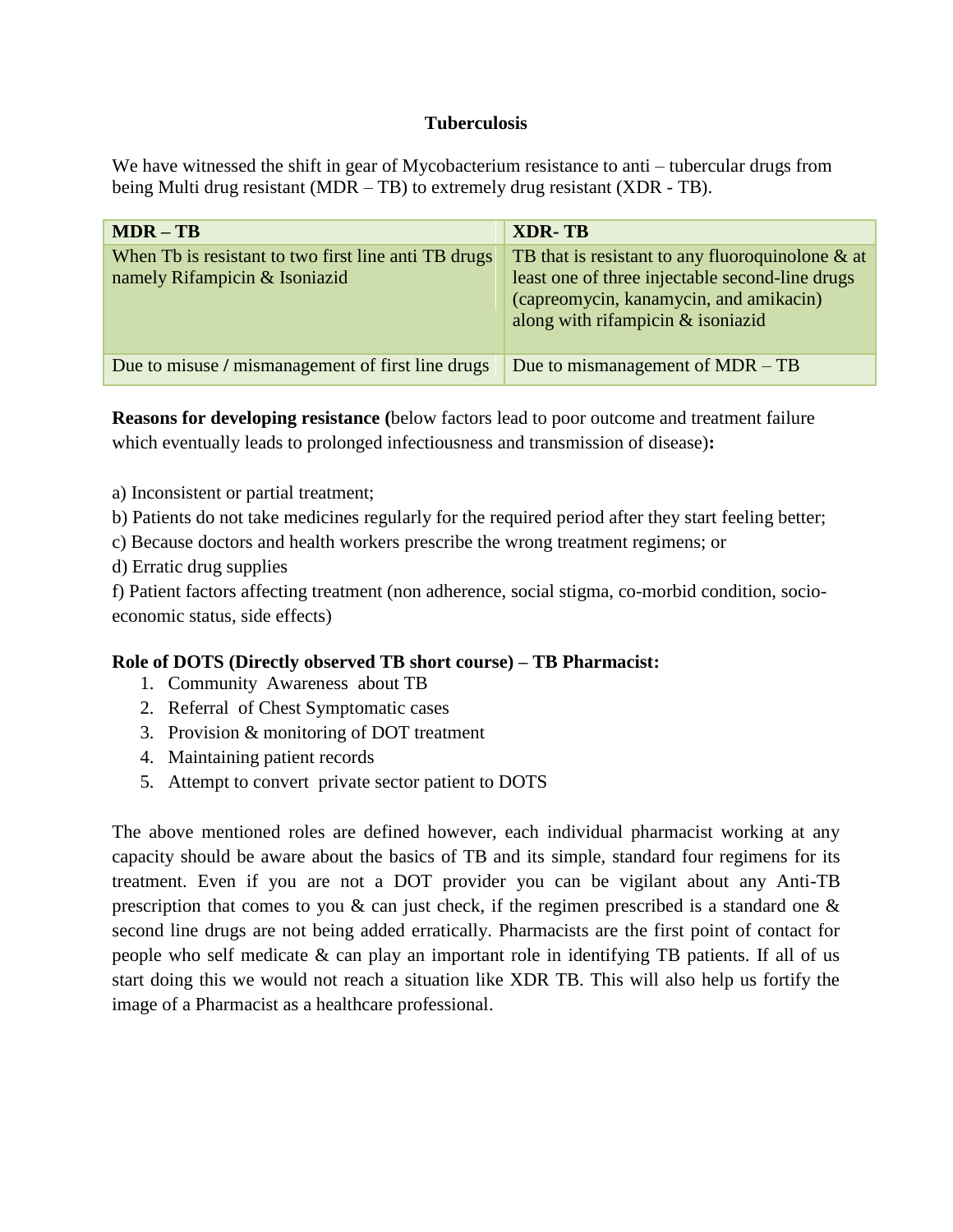Tuberculosis (TB) is a severe lung infection caused by bacteria called Mycobacterium tuberculosis. TB spreads through the air.

#### **What increases my risk for TB?**

- Close contact with someone who has TB
- Travel to an area where TB is common, such as Africa, Asia, or Latin America
- Living or working with large groups of people in small spaces
- Medical conditions, such as HIV, diabetes, cancer, or kidney disease

#### **What are the signs and symptoms of TB?** TB

can be active or latent. Active means you have TB symptoms. Latent means you do not have



symptoms, but you may develop them later. TB mostly affects the lungs, but almost any part of the body can be infected. You may have any of the following:



more months.

- A fever or night sweats
- Weight loss without trying
- Tiredness
- A cough for at least 3 weeks
- Blood in your sputum
- Chest or upper back pain, especially when you breathe
- Shortness of breath

# **How is TB treated?**

Treatment regimens: Treatment of all patients with new, previously untreated TB should consist of a  $2 - 3$  months initial intensive phase and 4 to 5 months continuation phase

Initial intensive–phase therapy is with 4 first line antibiotics: Isoniazid (INH), Rifampicin (RIF), Pyrazinamide (PZA), and Ethambutol (EMB). After 2 months of intensive 4-drug treatment, PZA and usually EMB are stopped, depending on the drug susceptibility pattern of the original isolate. Continuation-phase treatment depends on results of drug susceptibility testing of initial isolates (where available), INH and RIF are continued for 4 - 5